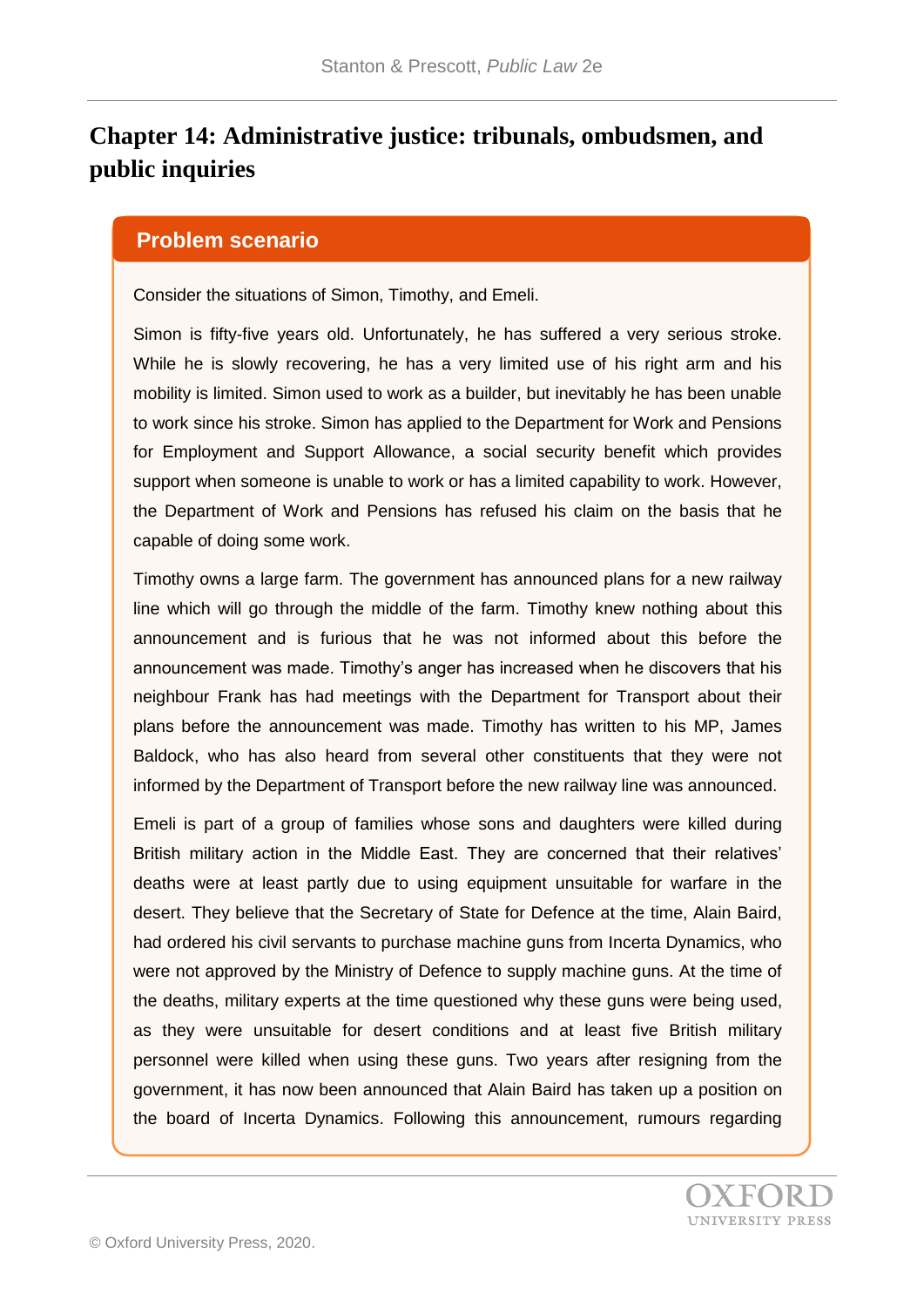Baird's period as Defence Secretary are now being reported in the newspapers. This includes photographs of Baird in a meeting with representatives of Incerta Dynamics at a hotel in Monaco.

## (1) **Simon—tribunal**

Simon should go to a tribunal. His concern is about a single decision, which does not appear to raise any broader issues. Simon has a right of appeal and the appeal would be heard by the Social Security and Child Benefit Tribunal within the Social Entitlement Chamber of the First-tier Tribunal. This is precisely the sort of decision that should be resolved through a tribunal as Simon will want the matter to be resolved quickly, with the minimum of hassle. Making the appeal would also be free of charge.

Simon would be able to request an oral hearing. This is likely to be to his advantage as the tribunal panel will be able to see the extent of his condition, in addition to the medical evidence sent. The tribunal would be likely to follow the enabling approach and allow Simon to explain his case. Should Simon struggle, the tribunal panel would be likely to become more inquisitorial and ask him questions to ensure that the relevant issues have been discussed.

# (2) **Timothy—the Ombudsman**

Timothy should complain to the Parliamentary Ombudsman. (Simon would not be able to make a complaint to the Ombudsman because he has not exhausted the legal process, and it would be reasonable for him to pursue his claim before the Tribunal.) It appears that the Department for Transport may be guilty of maladministration. They have treated Timothy less favourably than Frank for no apparent reason. The Department for Transport has been inconsistent in how it has approached consulting with landowners when developing the proposals for the new railway. It generally appears that they have not complied with the standards of good governance.

To complain to the Ombudsman, Simon would have to write to his MP and ask for his complaint to go to the Ombudsman. This should not be a problem in Timothy's case, however, if the reforms of the Gordon Review are implemented, as Timothy would be able to complain to the Ombudsman directly. Even if Timothy made a direct complaint, he would be well advised to inform his MP, who could give publicity to this issue. This may cause others to complain and multiple